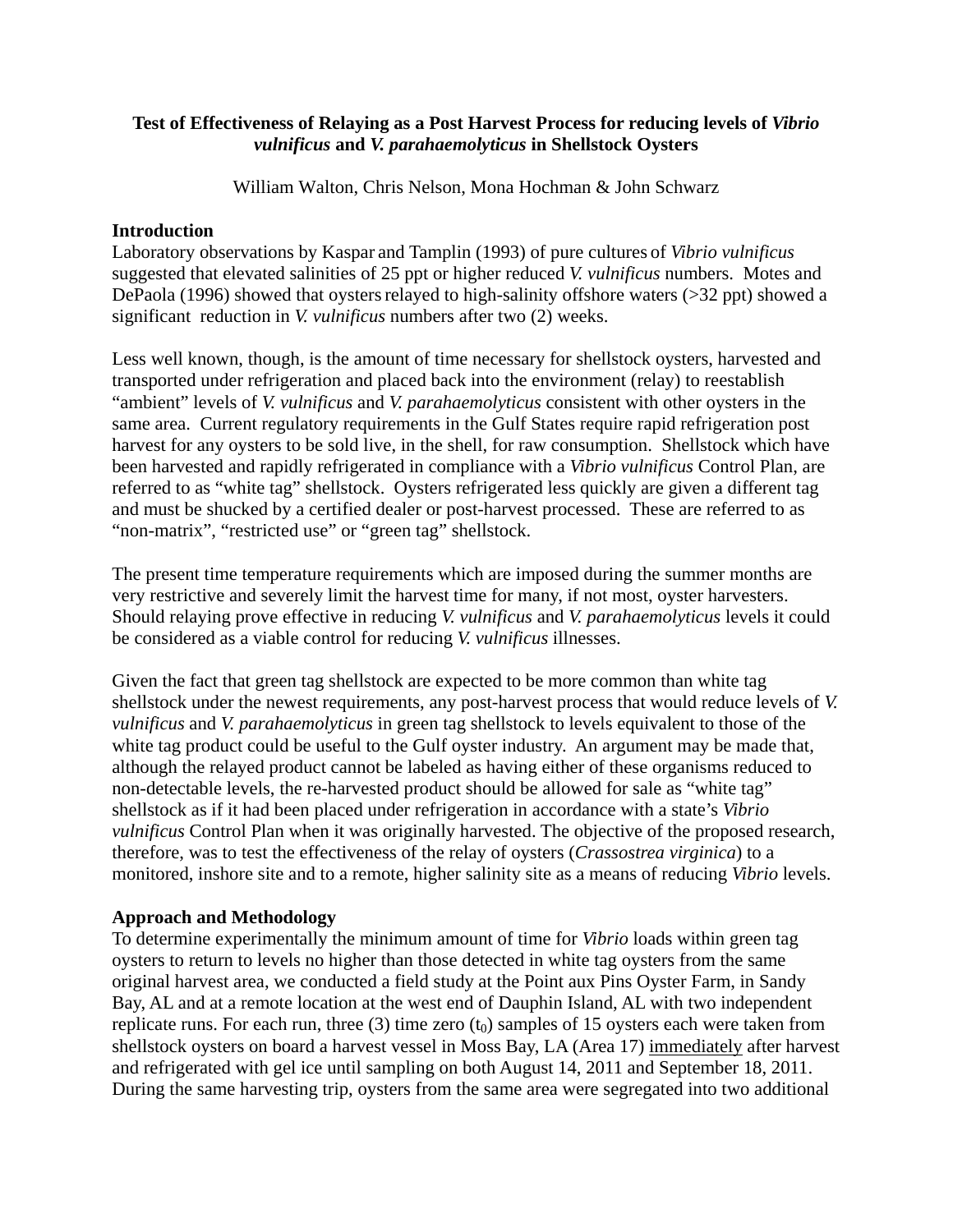groups aboard the vessel: one group that was refrigerated within one hour so that the internal temperature of the oysters putatively reached 55ºC or less within 6 hours (referred to as 'white tag') and one to remain unrefrigerated on the boat deck for the duration of the harvesting trip (referred to as 'green tag'). A temperature recording device was placed with both groups of oysters to record the approximate internal temperature of the oysters. Surface water temperature and salinity data were also collected at the original harvest site using a refractometer and immersion thermometer. After the harvesting vessel returned to the dock, the  $t_0$  samples and the white and green tag oysters were loaded onto a refrigerated conveyance and brought to Bon Secour Fisheries, Inc in Bon Secour, AL.

At Bon Secour Fisheries, three (3) samples of 15 oysters each were taken from each of the white  $(t_{0WT})$  and green tag ( $t_{0GT}$ ) groups. All time zero samples were shipped overnight to the Texas A&M University, Seafood Safety Laboratory in Galveston, TX for bacteriological analysis (9 samples total per run). Within 24 hrs of arrival at Bon Secour Fisheries, green tag oysters were deployed in floating shellfish aquaculture cages (OysterGro™) at each of two sites: the Point aux Pins Oyster Farm in Sandy Bay, AL (~30° 23.007 N, 88° 23.007' W) and the northern side of the west end of Dauphin Island, AL (both within conditionally approved areas for shellfish harvest). On day 2 of the first deployment on Dauphin Island, the site was relocated from the middle of Dauphin Island (~30º 15.171' N, 88º 10.135' W) to a site further west (~30º 14.135' N, 88º 17.247' W) to increase the likelihood of sustained high salinity water.

Oysters were stocked into replicate plastic mesh  $(12 \text{ mm})$  bags at  $\sim 150$  oysters/bag and held in the oyster cages. Samples of oysters  $(n = 15)$  were collected from each of five randomly selected bags at each site at 2 d (t<sub>2d</sub>), 7 d (t<sub>7d</sub>), and 14 d (t<sub>14d</sub>) after relay from each site (5 samples/site/time period x 2 site x 3 time periods, or 30 samples total). All oysters were immediately chilled on board and refrigerated prior to shipping. All samples were then shipped priority overnight to the Texas A&M Laboratory in Galveston, TX for bacteriological analysis. Water temperature and salinity were measured at each relay site with a handheld YSI at each sampling period.

Once received by the Seafood Safety Lab, oyster samples were immediately processed according to the procedures in Chapter 9 of the FDA Bacteriological Analytical Manual for enumeration using a DNA alkaline phosphatase-labeled gene probe. Each oyster sample consisted of 15 oysters: 3 used to check the internal meat temperature, and 12 shucked for enumeration of *V. vulnificus* and *V. p*. The 12 shucked oysters (meat and liquor) were blended with an equal weight of Alkaline Peptone Water (APW), which was then used to create a 6-dilution, 3- replicate serial dilution in APW. Following 18-24 hours incubation, positive dilutions were streaked onto modified cellobiose-Polymixin B-Colistin (mCPC) agar and thiosulfate-citrate-bile salts-sucrose (TCBS) agar, which are specific for the growth of *V. vulnificus* and *V. parahaemolyticus*, respectively.

Following 18-24 hours incubation of the agars, suspect colonies of *V. vulnificus* (yellow with a "fried egg" appearance on CPC) and *Vp* (dark green on TCBS) were isolated into 96-well culture plates, and allowed to resuscitate for 4 hours. At this point, the isolated colonies were replicated onto T1N3 (1% tryptone, 3% NaCl) and Vva (*Vibrio vulnificus* agar) agar plates. From there, the colonies were lysed onto Whatman #541 filters, and the DNA prepared with Proteinase K.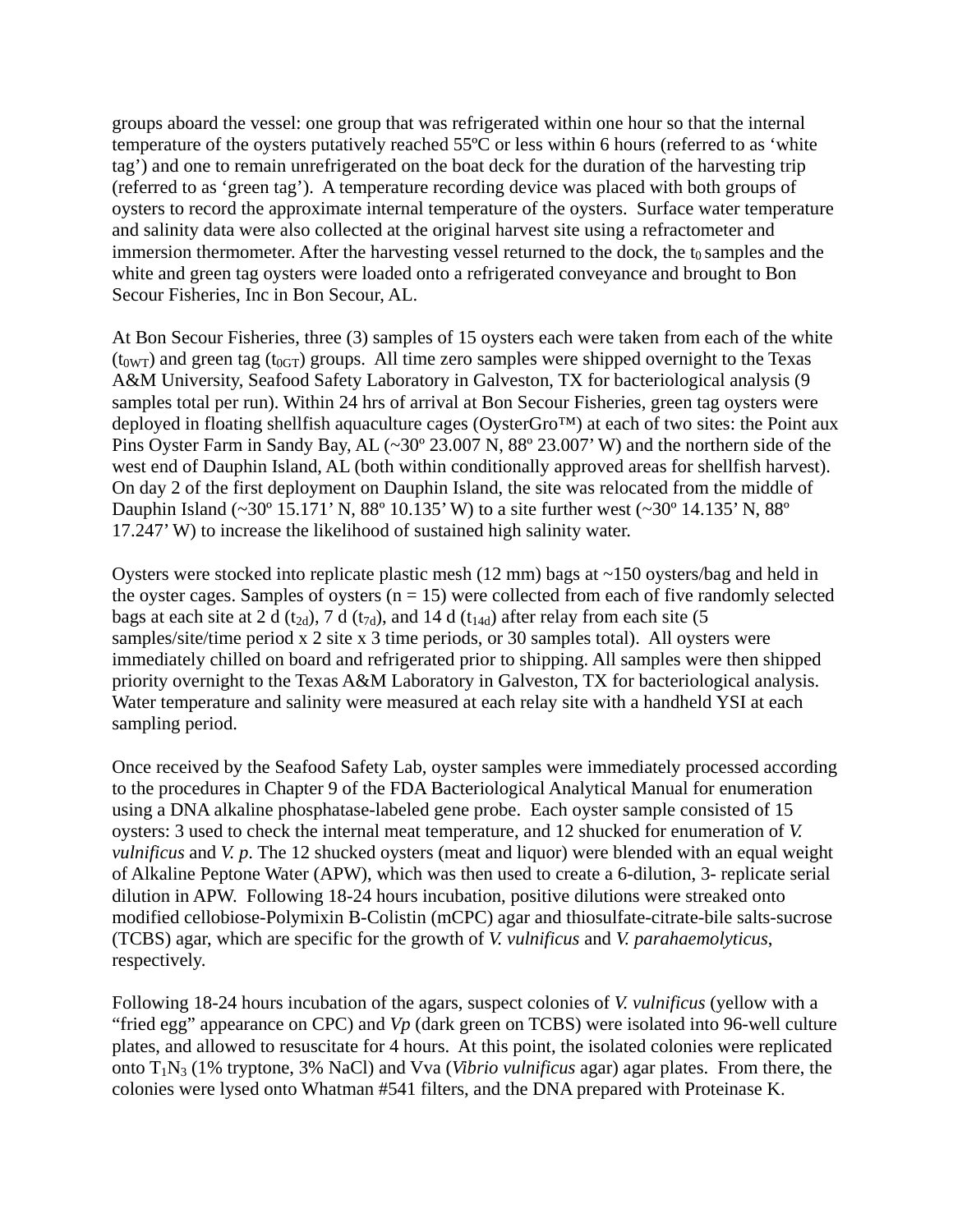Finally, the filters were run through the AP-labeled gene probe procedure for *Vibrio vulnificus*, and the tlh(+)tdh(-)forms of *V. parahaemolyticus*. Positive results for all the gene probes appear as dark brown/purple colonies, as opposed to tan/yellow colonies indicating negative results. Upon comparing the positives to the original serial dilutions, results were determined using an MPN (Most Probable Number) per gram format.

### **Results**

Upon initial harvest on Aug. 14, 2011 at 8:05 AM, the water temperature was 28.5º C and salinity was 20 psu. Upon initial harvest for the second run on Sep. 18, 2011, the water temperature was 25.6º C and salinity was 22 psu.

Temperature and salinity for the deployment sites of green tagged oysters (Table 1) were broadly similar across sites. Temperature dropped at the end of the second run at both sites. Though salinity was expected to be higher at the Dauphin Island sites, this was not consistently observed, though all salinities observed exceeded 21.2 psu.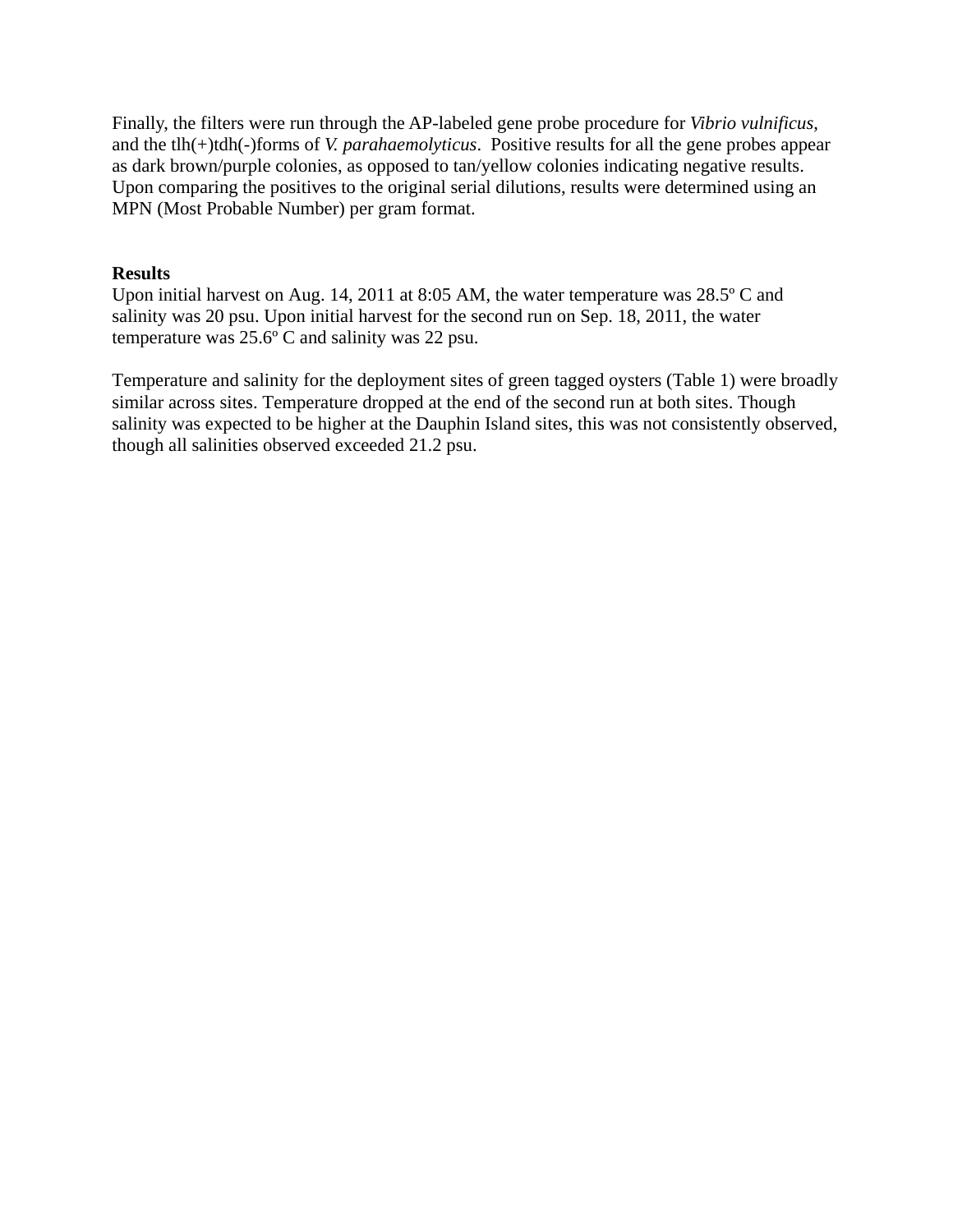Table 1. Observed water temperatures and salinities at deployment sites in Mississippi Sound (AL)

| Day               | <b>Sandy Bay</b>   |                | <b>Dauphin Island</b> |                |
|-------------------|--------------------|----------------|-----------------------|----------------|
|                   | Temp $(^{\circ}C)$ | Salinity (PSU) | Temp $(^{\circ}C)$    | Salinity (PSU) |
| <b>August Run</b> |                    |                |                       |                |
| 2                 | 29.1               | 25.3           | 30.2                  | 22.6           |
|                   | 29.8               | 26.9           | 30.8                  | 27.6           |
| 14                | 28.2               | 27.5           | 30.2                  | 29.0           |
| Sept. Run         |                    |                |                       |                |
|                   | 28.5               | 21.2           | 27.1                  | 27.8           |
|                   | 26.8               | 22.3           | 27.4                  | 26.8           |
| 14                | 22.6               | 23.7           | 21.6                  | 22.1           |

Though there appeared to be differences among the time zero samples in terms of *V. vulnificus* and *V. parahaemolyticus* abundances, neither of these effects was significant due to the high variation in initial numbers and low replication (ANOVA,  $df = 2$ , 3,  $p = 0.18$  and  $p = 0.41$ , respectively). Still, there is a clear trend of the abundances being highest in the green tagged oysters (with corresponding increased variation), with little apparent difference between the oysters iced immediately after harvest and the white tagged oysters.

Table 2. Time zero abundances of *Vibrio vulnificus* and *V. parahaemolyticus* in MPN/g

|                                 | <i>V. vulnificus</i> $(+ SD)$ | <i>V. parahaemolyticus</i> $(+$ SD) |
|---------------------------------|-------------------------------|-------------------------------------|
| <b>Immediately Iced</b> $(t_0)$ | $11,240 (+ 6,562)$            | $318 (+ 308)$                       |
| White Tagged $(t_{0WT})$        | $11,730 \ (\pm 10,734)$       | $1,066 (\pm 1,391)$                 |
| <b>Green Tagged</b> $(t_{0GT})$ | $67,600 (+42,426)$            | $3,761 (\pm 3,785)$                 |

Interestingly, there was a strong interaction between deployment site and deployment day for *V. vulnificus* abundance (ANOVA,  $df = 3.8$ ,  $p < 0.001$ ). Despite the interaction (Fig. 1), the pattern was consistent within each site, even using the most conservative estimate of time zero abundance of estimates from the immediately iced oysters as the time zero reference; abundance on day 2 were significantly higher than any other day (Tukey's HSD,  $p < 0.001$ ) with no significant differences among any of the other days within a site (Tukey's HSD,  $p > 0.965$ ). Additionally, the abundances on day 2 at Sandy Bay were significantly greater than the day 2 abundances of *V. vulnificus* at the Dauphin Island site (Tukey's HSD, p < 0.001).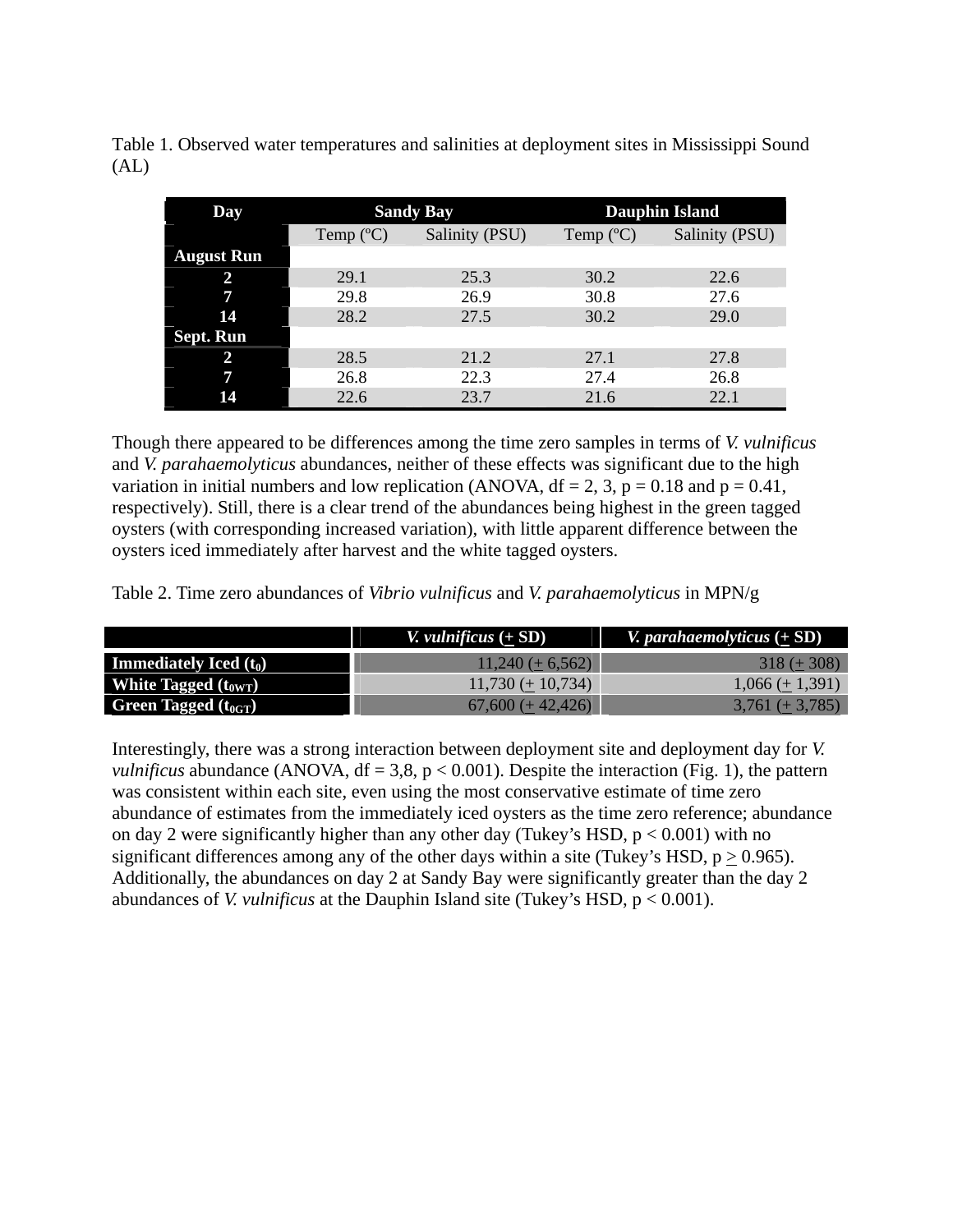

Figure 1. Relationship between days deployed and the abundance of *Vibrio vulnificus* (MPN/g) in green-tagged oysters deployed at two sites in coastal Alabama, Sandy Bay and Dauphin Island in 2011. Different letters indicate significant pair-wise differences.

For *V. parahaemolyticus*, data were rank-transformed to meet the assumptions of normality. In this case (Fig. 2), there was only a significant effect of day (ANOVA,  $df = 3$ , 8, p < 0.001), with no significant effect of sites or day\*site interactions. The abundance of *V. parahaemolyticus* was greatest on day 2, but was not statistically greater than abundance on day 7 (Tukey's HSD,  $p =$ 0.13). Day 7, turn, was more abundant (but not significantly) than on day 14 (Tukey's HSD,  $p =$ 0.19). The abundance was lowest at time zero (using estimates again from immediately iced oysters as the time zero reference), but this did not differ significantly from abundance on day 14 (Tukey's HSD,  $p = 0.53$ ).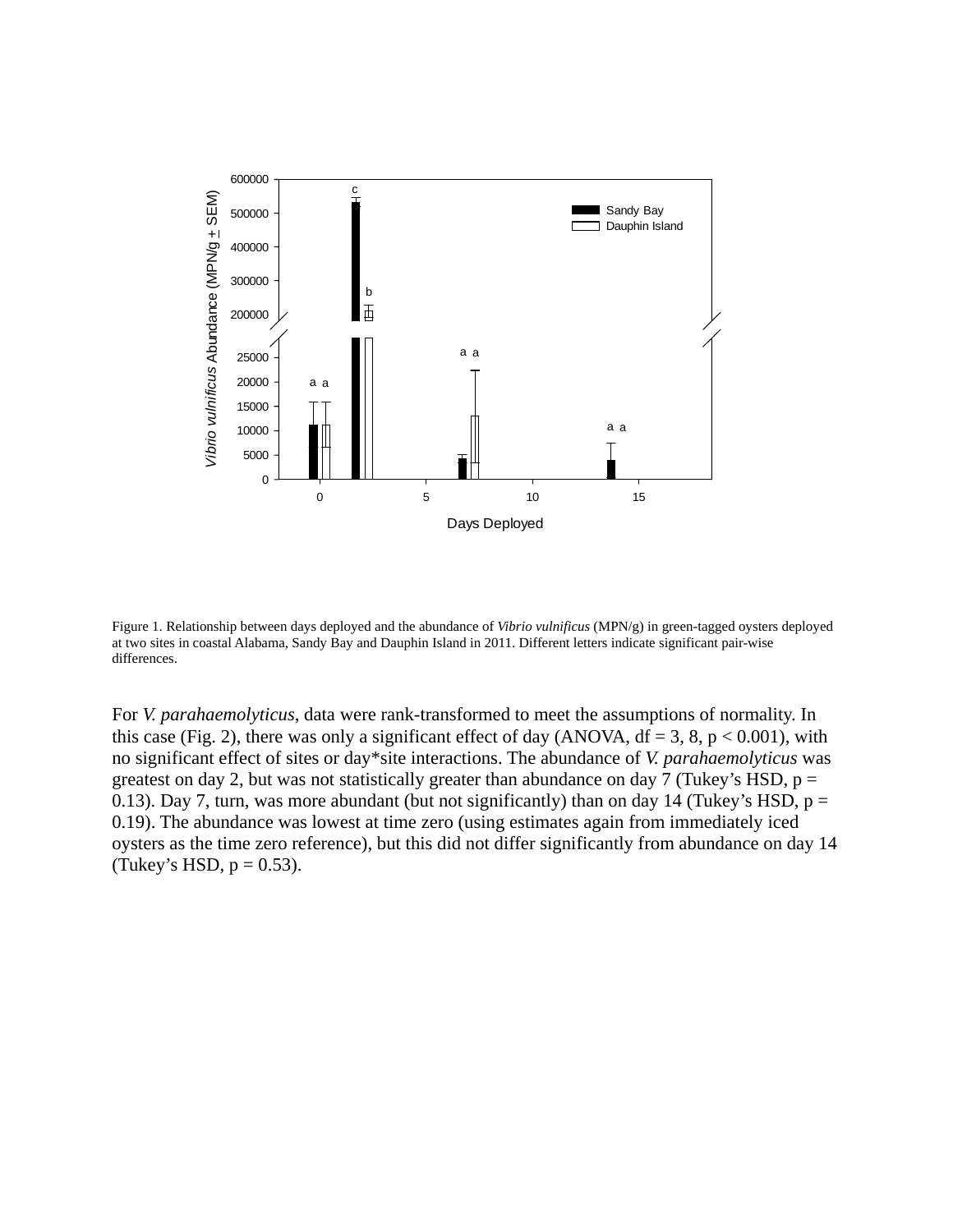

Figure 2. Relationship between days deployed and the abundance of *Vibrio parahaemolyticus* (MPN/g) in green-tagged oysters deployed in coastal Alabama in 2011. Different letters indicate significant pair-wise differences.

There was noticeable mortality across the deployments, with an average survival of 83.4%  $(+)$ 3.13 SD). There was no difference observed between the two sites (ANOVA,  $df = 1$ , 10, p < 0.18).

## **Conclusions**

Based on this preliminary study, relaying of green tagged oysters to relatively high salinity waters (approved for harvest) shows some promise as a means of reducing both *V. vulnificus* and *parahaemolyticus* abundance. Using the most conservative estimate of initial (time zero) abundances (within oysters immediately iced upon harvest), deployment was able to reduce *V. vulnificus* abundance to levels equivalent to those upon harvest within 7 days. Similarly, again using the most conservative estimate of initial abundances, deployment was able to reduce *V. parahaemolyticus* abundance levels equivalent to those upon harvest within 14 days at the two tested sites.

There are several important caveats to note. First, deployment of green tagged oysters actually led to very pronounced spikes in the abundances of both species of *Vibrio* by day 2. While deployment may be able to reduce abundances over time, it is not a linear decrease and no assumptions should be made about the dynamics in abundance during the first days of deployment of green tagged oysters.